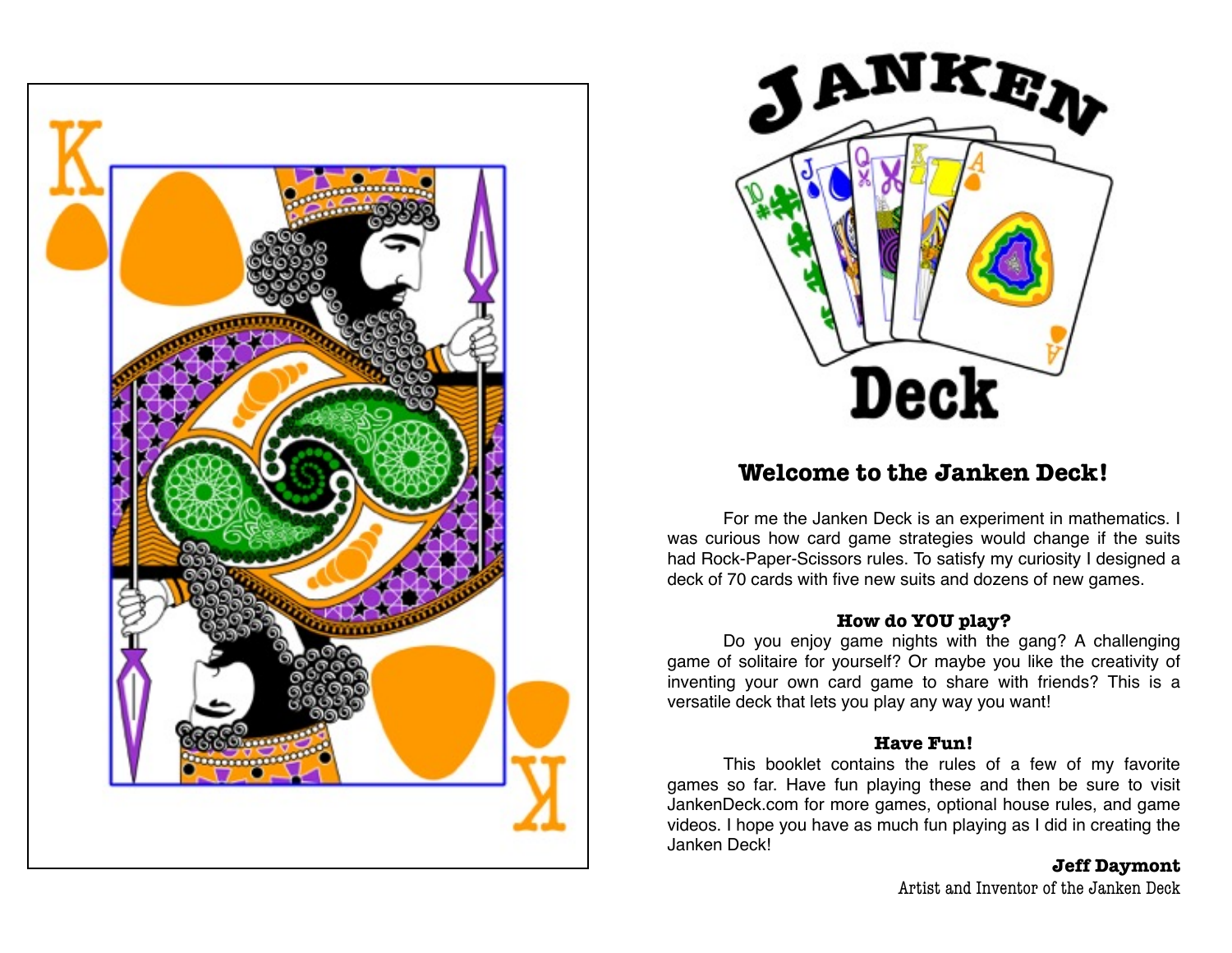# **About the Deck**

The Janken Deck is made up of five suits: Rock, Paper, Scissors, Water and Lizard. Each suit has 14 cards: Ace, King, Queen, Jack, the Numbers 10 through 2, and one Joker. Card values depend on game rules, but in general Aces are worth 1 or 11, face cards are worth 10, 2 through 10 are their numerical value, and Jokers are worth Zero.



# **Stronger and Weaker Suits**

Every suit is "Stronger" than two suits but "Weaker" than two others. For example, Rock is "Stronger" than Scissors and Lizard (Rock blunts Scissors and crushes Lizard) but Rock is "Weaker" than Paper and Water (Paper covers Rock and Water erodes Rock).

Refer to the Rule Card or Diagram Card to see the relationships between any two suits.





# **Strongest and Weakest Suits**

For any given suit, there are two suits that can beat it and of those two suits one is "Strongest". For example, Scissors is "Strongest" against Paper because Scissors can also beat Lizard (S>L>P). Likewise Scissors is "Weakest" against Water because Scissors loses to Rock which also loses to Water (S<R<W).

#### **Joker Rules**

When you play with the Jokers the Strong and Weak suits can reverse. When in play, any Joker can make Rock beat Paper and Water but lose to Scissors and Lizard. The Joker is the lowest rank but is the only card of its suit that can beat the stronger suits.

Note: a second Joker does not turn the rules back to normal (The Joker of Rock beats the Joker of Paper). Turn the Rule Card upside-down to see the reversed relationships between suits when one or more Jokers are in play.

# **Janken War**

The simplest card game: Two players each choose a card and play them face up simultaneously. The card with the stronger suit wins. If the suits match, choose new cards to go again!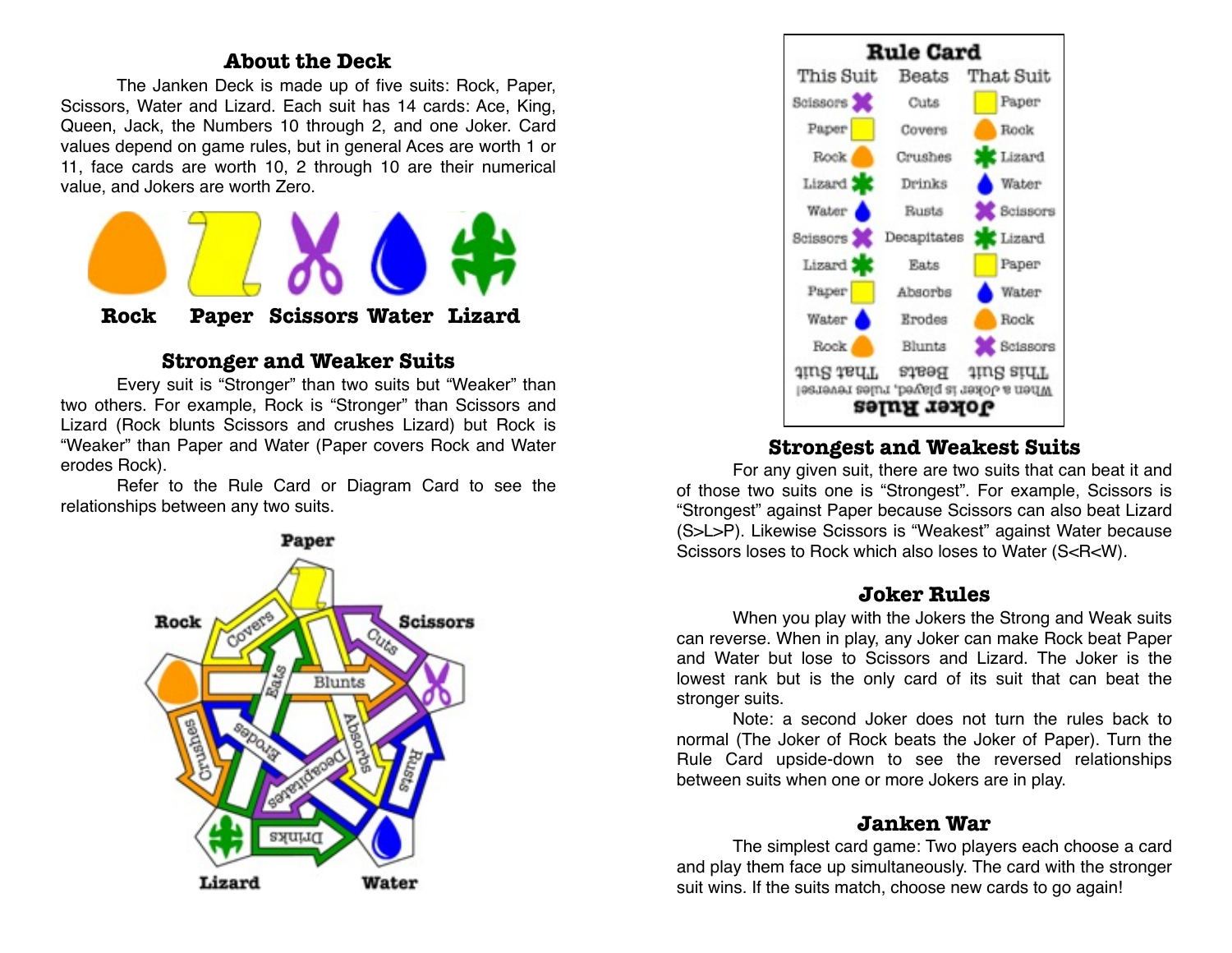# **Tic-Tac-Rock 2 to 4 players**

#### **Summary:**

A simple game of three in a row, but instead of playing Xs and Os, you play with suits and numbers.

#### **The Object:**

Be the first to play a card that completes a line of three in a row (across, down, or diagonal) in any suit or number.

#### **The Deck:**

Beginner version: Use only the Ace and 2 through 6 of the Rock, Paper, and Scissors suits.

Advanced version: Use only the Ace and 2 through 9 of all five suits.

#### **The Deal:**

Deal three cards to each player. The remaining cards remain stacked face down as the draw pile.

#### **The Play:**

The first player chooses one card from their hand and plays it face up as the center of the tic tac toe board (see Diagram 1). Players then take turns playing one card from their hand in any space on the board. They may play in any empty space or on top of a card already on the board. To play on top of a card, the card played must be a stronger suit than the card it is going onto. (Any number from the Rock or Water suits can be played on top of the 8 of Scissors) After a card is played, the player draws a new card from the draw pile and the play goes to the next player.

#### **The End:**

When a player plays a card that completes three in a row they say "Three in a row of… (the suit or number)!" The player wins that round. If players run out of cards without anyone getting three in a row, the round ends in a draw. After every player has been the dealer, the winner of the most rounds wins the game. If there is a tie, play one more round for a tie breaker.



# **Diagram 1**

The first card played becomes the center of the Tic Tac Toe board. All other cards can be played anywhere on the 3 by 3 board.

**Tic-Tac-Toe meets Rock-Paper-Scissors! Can you out-wit your opponents?**



**Sample game**

# **Player's hand**



This player may play any of the cards in any of the three empty spaces. The 4 of Scissors could be played on top of the 8 of Paper (Scissors cuts Paper) or the 5 of Lizard (Scissors decapitates Lizard). The 3 of Water could be played on the 8 of Scissors (Water rusts Scissors) or the 9 of Rock (Water erodes Rock). The Ace of Rock could be played on the 8 of Scissors (Rock blunts Scissors) or the 5 of Lizard (Rock crushes Lizard). What would you choose?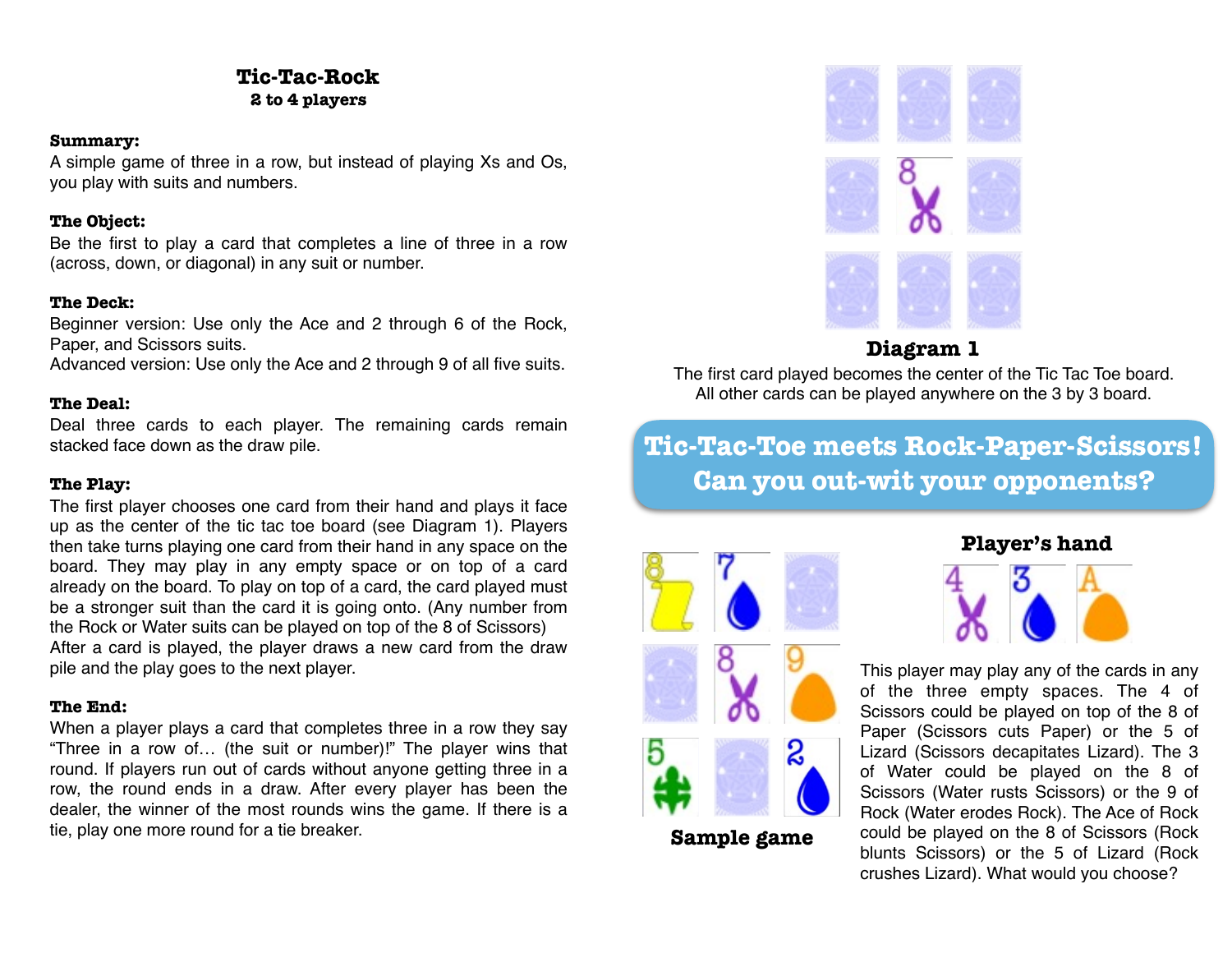## **Green Queen 5 players**

#### **Summary:**

A trick taking game inspired by an old favorite, "Hearts".

#### **The Object:**

Avoid taking tricks with point cards or the Green Queen. The player with the fewest points at the end wins!

## **The Deck:**

Jokers are optional. You also need one small playing piece (a coin). **The Deal:** 

The player to the left of the dealer draws one card at random. The suit of that card is the "point suit" for that round. Return the card to the deck and place the playing piece on the matching suit of the Diagram Card as a reminder of the point suit for the round.

Deal all cards to the players. Players choose three cards from their hand to pass to another player. In the first deal cards are passed to the player on the left, the next deal they are passed to the right, then two players to the left, two players to the right, and on the fifth deal players hold their cards without passing. Starting on the 6th deal the cycle begins again.

## **The Play:**

The "Weakest" suit to the point suit is one space counter-clockwise from the point suit on the diagram card. For example, if the point suit is Paper, the weakest suit is Rock. If the point suit is Rock then the weakest suit is Lizard.

The player who holds the 2 of that weakest suit leads with it by placing it face up in the center of the table. Going clockwise, the four other players each play one card in the center. The player must play a card in the same suit as the lead card if one is available. If a player does not have any cards in the lead suit they may play a card from a different suit. You may not play a point card in the first trick. If the lead suit is Lizard AND your only card in the Lizard suit is the Queen, then you must play the Green Queen in the first trick.

The player who takes the trick is the one who played the highest ranking card of the suit that is strongest against the lead suit. For example: If the lead card is a 7 of Rock, to beat it you can play any higher ranked Rock, to beat any of those you can play any Water card (Water erodes Rock), and to beat any Water card you can play a higher ranked Water card or any Paper card. When Rock is the lead suit, the Ace of Paper is the highest card (Even beating out Scissors and Lizard because each of those are weaker than Rock).



After a player takes a trick, that player chooses a card from their hand to lead the next trick. You may not lead with a point card until points have been "broken" (when someone else has played a point card) unless you only have point cards left in your hand.

#### **Joker Rules:**

If you choose to play with Jokers, any time a Joker (of any suit) is played, the rules for strong and weak cards reverse. If Rock is led and any player plays a Joker, any higher ranked Rock can beat the lead card, any Scissors can beat any Rock, and the Ace of Lizard is the highest card of all. A second Joker **does not** switch rules back. **Scoring:** 

After each round, each player looks through their tricks and counts their point cards. Each point card is worth 1 point. The Green Queen (Queen of Lizard) is a point card worth 13 points. If the point suit was Lizard, the Green Queen is worth 14 points! There are a total of 26 points or 27 points if you play with Jokers. The Score keeper adds each player's points for the hand to their previous score total. **Shoot the Moon!:** 

#### If one player takes all of the cards from the point suit AND the Green Queen, that player takes zero points and all other players get 26 points (or 27 if playing with Jokers).

## **The End:**

When any player reaches 100 or more points after a hand the game is over. The player with the fewest points is the winner!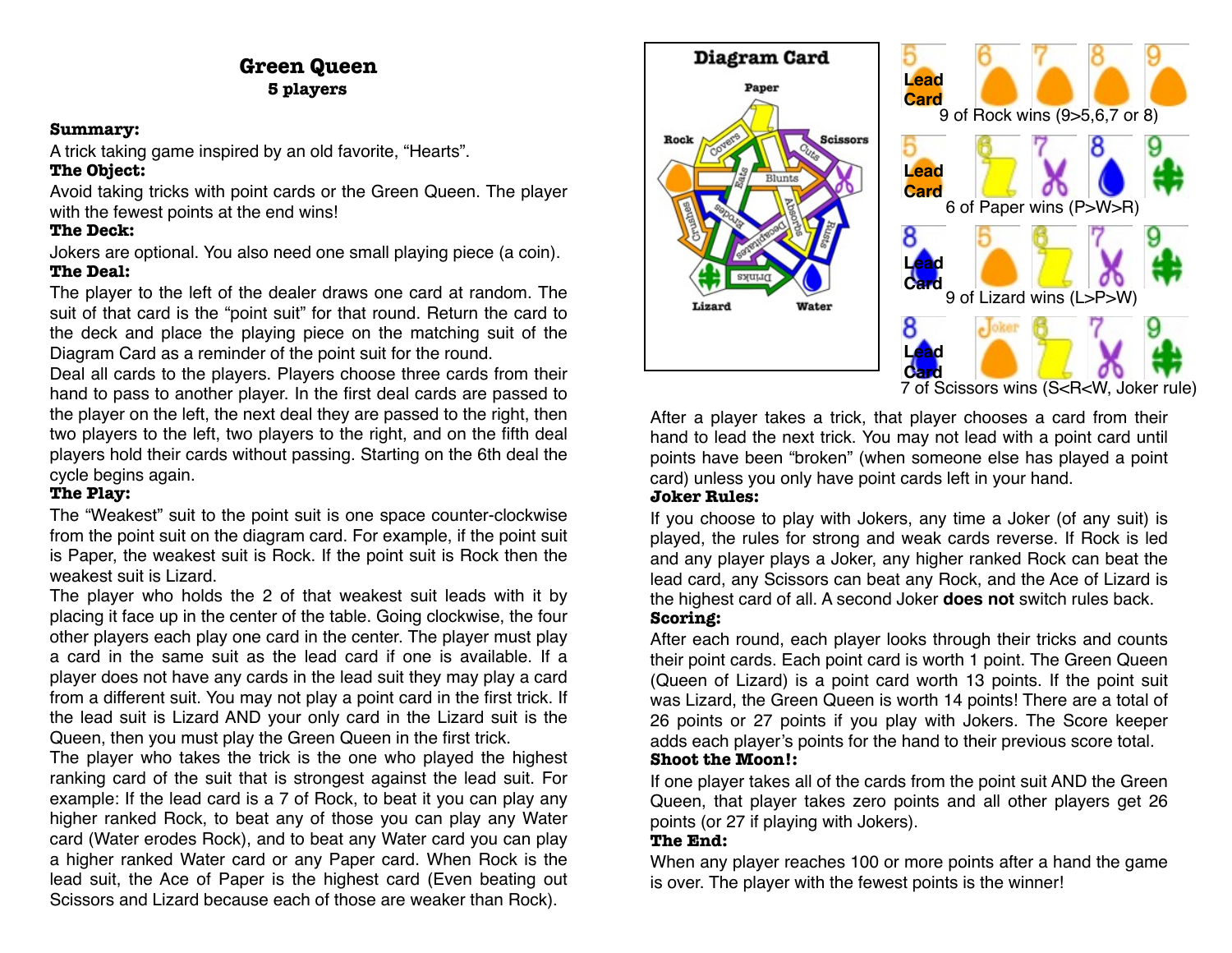# **Janken Klondike 1 Player**

If you're a fan of Klondike solitaire try it with the Janken Deck! Just make these three changes:

Remove the Jokers and **Deal 8 Stacks** instead of 7 (to accommodate 5 suits)



**Play Weaker on Stronger:** Instead of alternating red and black cards, play the next lowest rank onto any stronger suit. For example, Water is stronger than Rock and Scissors, so either the 5 of Rock or the 5 of Scissors can be played on the 6 of Water. (You may find it helps to say to yourself "Water erodes Rock" and "Water rusts Scissors" as you play.)

**Lateral Moves:** At times it helps to move part of a stack onto another available stack to make a new space. For example, moving the 7 of Paper (and any cards on top of it) from the 8 of Scissors onto the 8 of Lizard leaves the 8 of Scissors open for the 7 of Lizard.



As always Aces go on foundations to build up, Kings go in empty spaces to build down, and deal from your hand in sets of three. It's a challenging game which makes it exciting to win! For complete rules visit: [JankenDeck.com](http://JankenDeck.com)

## **Corner to Corner 2 to 4 players**

#### **Summary:**

Deal cards to form a game board, then move your piece from your starting corner to opposite corner.

#### **The Object:**

Get your piece to the opposite corner before your opponents do. **The Deck:** 

Use the full deck plus one different playing piece (like coins, checkers or buttons) for each player.

#### **The Deal:**

Deal cards face up in a 5 by 5 square. The remaining cards are set aside as a draw pile. Each player places their playing piece onto the card in the bottom left corner of the side nearest to them.

#### **The Play:**

Starting with the player left of the dealer, players take turns moving their pieces one card at a time up, down, left or right in a race to get to the opposite corner first BUT you may only move to a card whose suit is "Weaker" than or the same as the suit of the card your piece is on. For example, if your piece is on a Rock card, you can only move to an adjacent card if it is Scissors, Lizard, or another Rock (Rock blunts Scissors and crushes Lizard). Think of the cards as steps: you can step "down" to a lower (weaker) suit or "across" to the same suit, but not climb "up" to a higher (stronger) one.

**Jokers:** If you move to or from a Joker, the rules reverse! For example you can move from any Scissors, Lizard or Rock card to the Joker of Rock, and from the Joker of Rock to any Rock, Paper or Water card, including the Jokers.

You may not move onto a card if it is occupied by another player.

Instead of moving your piece you may choose to draw a card from the top of the draw pile to replace the card your piece is on. If you do not have an available card to move onto, you must draw a new card to replace the one that your piece is on.

#### **The End:**

The first player to get their piece to the opposite corner from where they began wins the game!

# **Did You Know? In Japan, Rock-Paper-Scissors is called "Jan-Ken"!**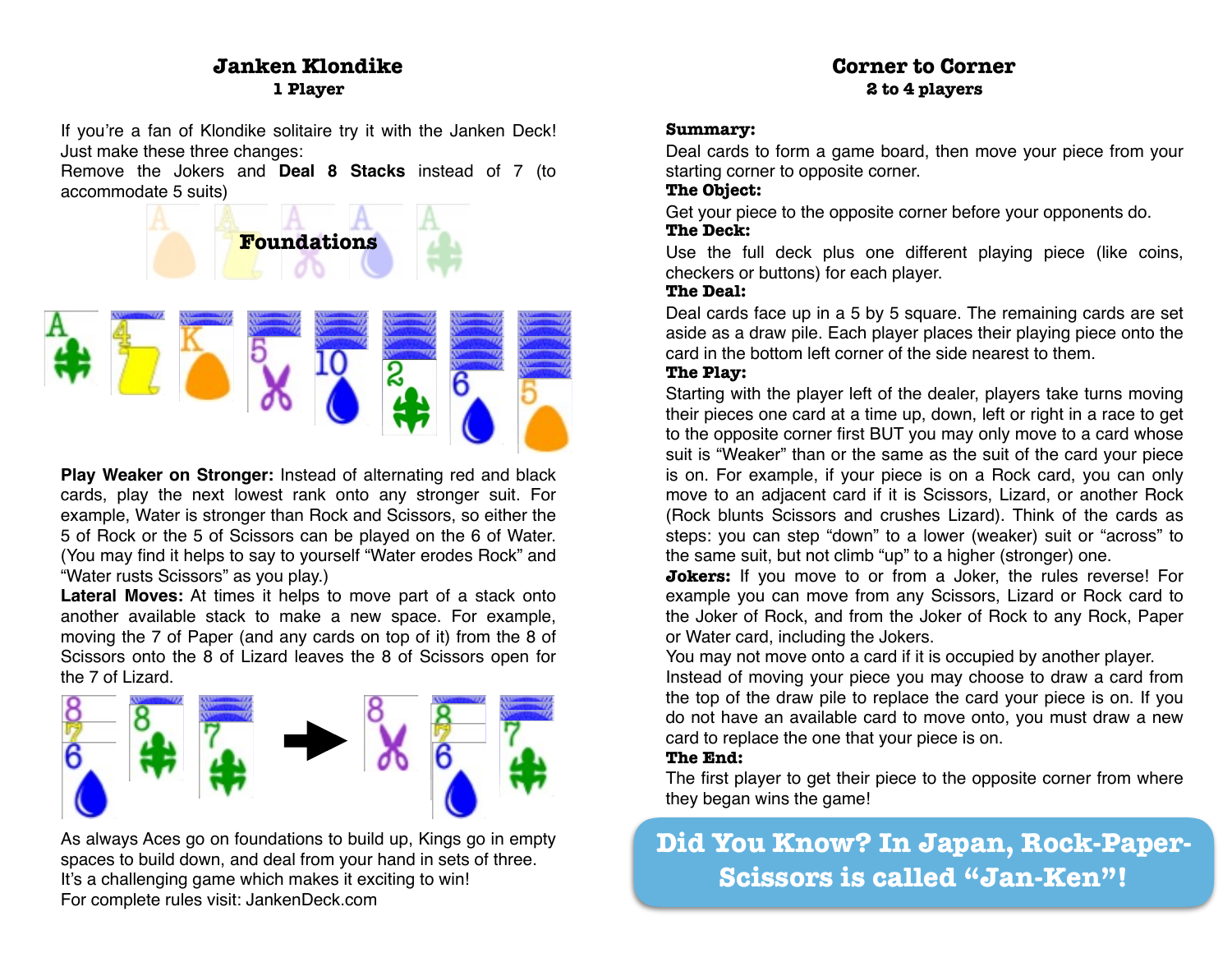# **Now it's your turn! Invent your own game!**

My favorite toys inspire creativity (Tinker Toys, Lego, Minecraft…) and imagining new games and puzzles for the Janken Deck has been a fun experience for me. What could be more fun than playing a game with friends where you get to make up the rules? The Janken Deck lets you create any game you want!

There are lots of ways to come up with new games. Here are some ideas to spark your creativity:

**Start with a game you already know.** How does playing with five suits change your favorite card games? Can you make a similar game that uses Rock-Paper-Scissors rules? You can even be inspired by games you like that aren't card games!

**Make a puzzle!** Create a test of logic and deductive reasoning using only playing cards.

**Games can teach!** Invent a game to help kids practice color recognition, arithmetic, or about calculating odds and statistics. Every shuffle is new a random set of numbers, colors and suits!

Any card can be **WILD!** Want your Jokers to be any value? Maybe a four makes your opponent draw more cards? or a 7 could reverse the direction of play? Any card can be special if you want it to be.

**You can add more pieces!** You can use the deck as part of a bigger game with dice or moving pieces! Use just three suits or shuffle together with a standard (poker sized) deck to play with nine suits at once!

**Write up the rules!** Be clear and thorough because you may not be there to explain the rules to a new player.

**Test the game with your friends!** Is it fun and fair for everyone? Did anything happen that was unexpected or ruined the game? Can you make any changes to make it more fun?

Here is a form that I use to help stay organized!

#### **Name of Your Game: Number of Players:**

**Summary:** (A simple description of the game. Is this like another game people enjoy?)

**Object:** (What is your goal to win?)

**The Deck:** (Do you play with all 70 cards? Do you remove jokers? Use multiple decks?)

**The Deal:** (How many cards do you deal to each player? How do you lay out cards on the table? Make a diagram if you need to)

**The Play:** (What happens in each turn? When does the turn end? When do you draw or play cards? Are there special rules for the Jokers?)

**The End:** (How do you know when the game is over? How do you keep score? How do you determine the winner?)

**Variations:** (is there an easy and hard version of the game? Can you play a different version of the game with Jokers or wild cards?)

Submit your favorite games at [JankenDeck.com](http://JankenDeck.com) to share with players around the world!